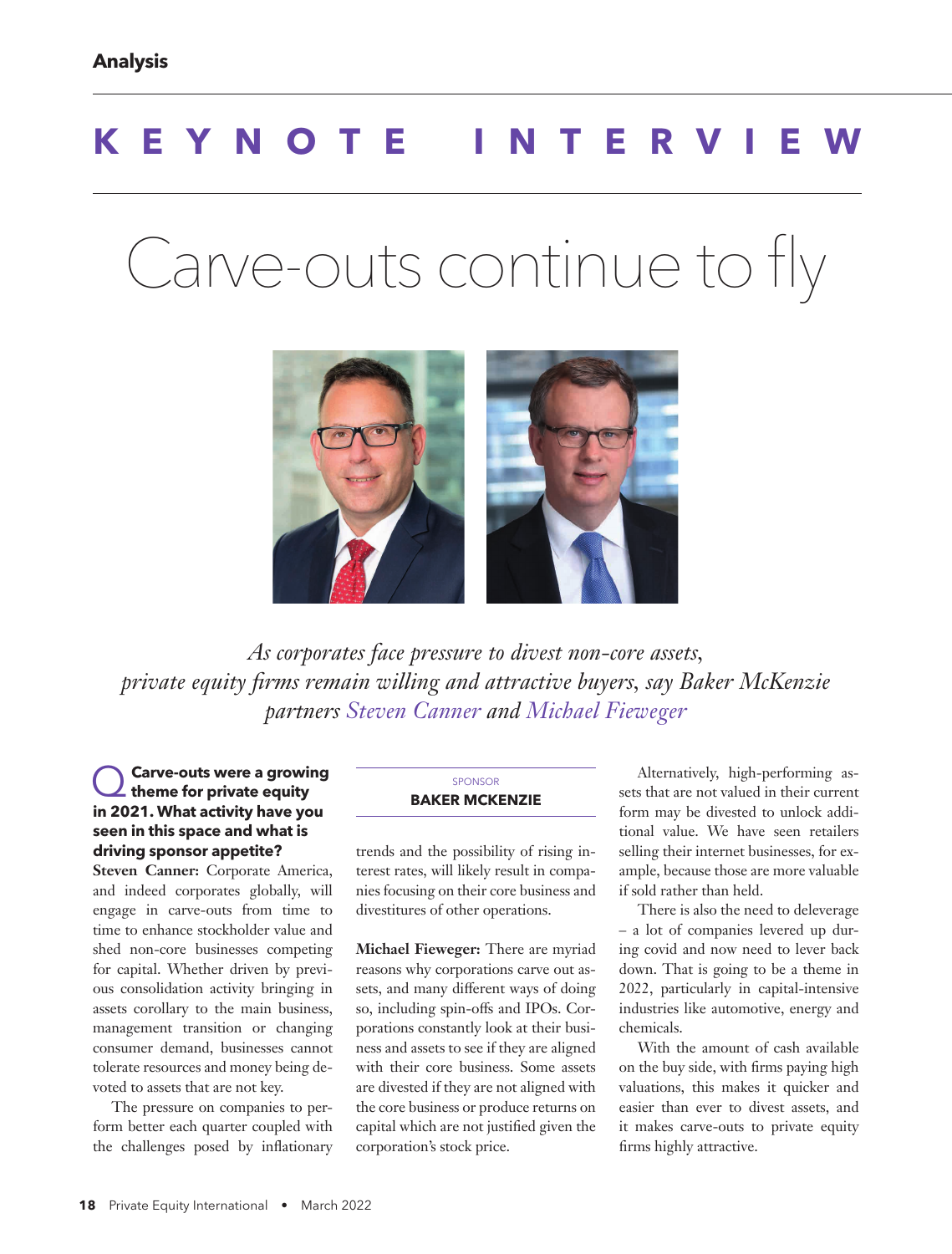## Q **What is behind the number of carve-out opportunities coming to market, and why might private equity buyers be attractive to corporates?**

**MF:** These deals offer financial sponsors an opportunity to work constructively with a seller to structure a transaction and to identify and pull assets out, rather than just bidding in another auction process. In an extremely competitive M&A market, financial sponsors are looking to uncover and create dealflow and our clients are spending a significant amount of time in their chosen industries talking to large players about assets that do not necessarily fit. Size matters too. A lot of funds are now so large that they need large multi-jurisdictional carve-outs to deploy a significant amount of capital and create global businesses.

From the seller's point of view, the intrusive nature of a carve-out transaction means that a seller is more likely to prefer working through the detailed diligence, separation planning and ongoing transition support with a private equity sponsor than with a competitor. A seller does not want a competitor coming in and doing detailed due diligence on part of its business, and it does not want them raising antitrust concerns as potential buyers. Private equity sponsors also tend to provide good homes for carve-out assets as they can take an orphan asset, stand it on its own two feet, give it attention, capital, and management incentives to drive growth.

**SC:** The private equity fund can be viewed as a solution provider. The fund is most likely a non-competitor that will use proprietary information only for the benefit of the business to be acquired. The fund usually has managers with enormous amounts of grey matter to do the financial engineering and create the right platform for the spunout business. After the deal, when the new company seeks to expand its relationships, there are capital resources



#### Where are the execution challenges, including in **relation to regulatory and antitrust issues?**

**SC:** These deals are usually global so there are myriad laws in different jurisdictions that apply and need to be studied. Every country that the business is operating in should be explored from an antitrust perspective. You need to start from the ground up and it is a painstakingly granular process.

You need an entity in many of the jurisdictions where the new business will reside and then you deal with migrating the assets and people, as well as looking at all the applicable regulations and laws.

**MF:** Private equity buyers do not tend to raise many competition law concerns, but both sides need to understand the filing regimes and their timings, which vary greatly around the world. A Brazilian or Chinese review, for example, can have a significant impact on the deal timetable.

Then there are foreign investment rules, which are increasingly impacting private equity investment. The definition of 'national security' is being expanded to implement economic protectionist policies. Private equity is not immune to these trends and in certain markets is seen as a threat, whether real or not – to local employment. As the people aspect tends to be the most sensitive point in carve-out transactions, sponsors will need to work closely with sellers and with the target management and employees to ensure that all parties are aligned with respect to the business plan for the carved out assets.

available for future investment to grow the business in the right way. It can be a very elegant partnership.

# Q **What are the key challenges of identifying carve-out targets and conducting due diligence?**

**SC:** The hardest issues surround the identification of the business, quarantining it, and knowing what needs to come with it. Leaving behind something key or dividing an asset up in the wrong way can be detrimental to the new business. Due diligence is critical.

Dealing with compliance issues when you spin out a business with operations in 70-odd countries is going to be a challenge, as is managing the